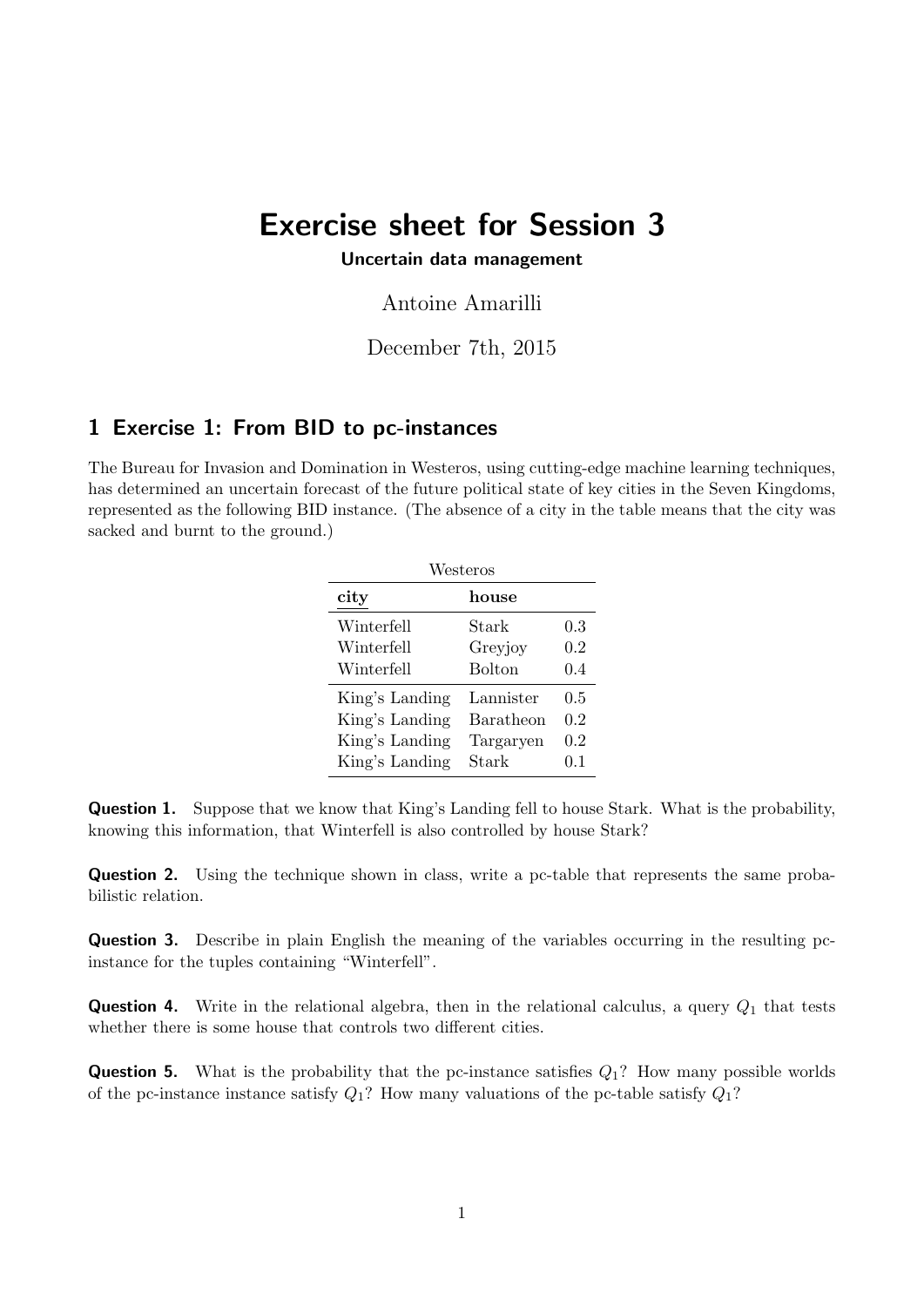**Question 6.** Write in the relational algebra, then in the relational calculus, a query  $Q_2$  that computes which houses control some city.

**Question 7.** Construct a pc-table to represent the output of the query  $Q_2$ (Westeros). How many possible worlds does it have? Compute the probability that house Stark holds some city.

**Question 8.** Prove that  $Q_2$ (Westeros) cannot be represented by a TID instance.

**Question 9.** Prove that  $Q_2$ (Westeros) cannot be represented by a BID instance.

#### 2 Exercise 2: Adding probabilities to a c-table

Consider the (slightly modified) Boolean c-table obtained in the first question of Exercise 3 for Session 2:

| Classes      |               |                     |      |                             |  |
|--------------|---------------|---------------------|------|-----------------------------|--|
| session date |               | prof                | room |                             |  |
| 2            |               | Nov 30 Antoine C017 |      |                             |  |
| 3            |               | Dec 7 Antoine C47   |      | $\neg x_1$                  |  |
|              | Dec 14 Silviu |                     | C47  | $\neg x_1 \wedge \neg x_3'$ |  |
| 5            | Jan 4.        | Silviu              | C47  | $\neg x_1 \wedge x_2$       |  |
| 6            | Jan 11 Silviu |                     | C47  | $\neg x_1 \wedge x_2$       |  |

Recall also the semantics of the events:

- $x_1$ : Room C47 collapses. All UDM classes in room C47 must be canceled.
- $x_2$ : D&K students accept to return from vacation. If this does not happen, all UDM classes in January are cancelled.
- $x'_3$ : Silviu is sick on December 14, we must cancel this class.

Question 1. Assign the following probabilities that the variables are true:

- $x_1: 0.01$
- $x_2: 0.2$
- $x_3: 0.1$

Consider the resulting pc-instance. For each tuple, compute the probability that this tuple is present, i.e,. the total mass of the possible worlds where it occurs. Construct the TID instance Classes2 on the same tuples, where each tuple carries this probability.

**Question 2.** Consider the Boolean query Q that asks whether Silviu teaches a class. Write it in the relational algebra and in the relational calculus.

**Question 3.** Consider the result of evaluating Q on the pc-table. What would be the Boolean formula that would annotate the one empty tuple of this result?